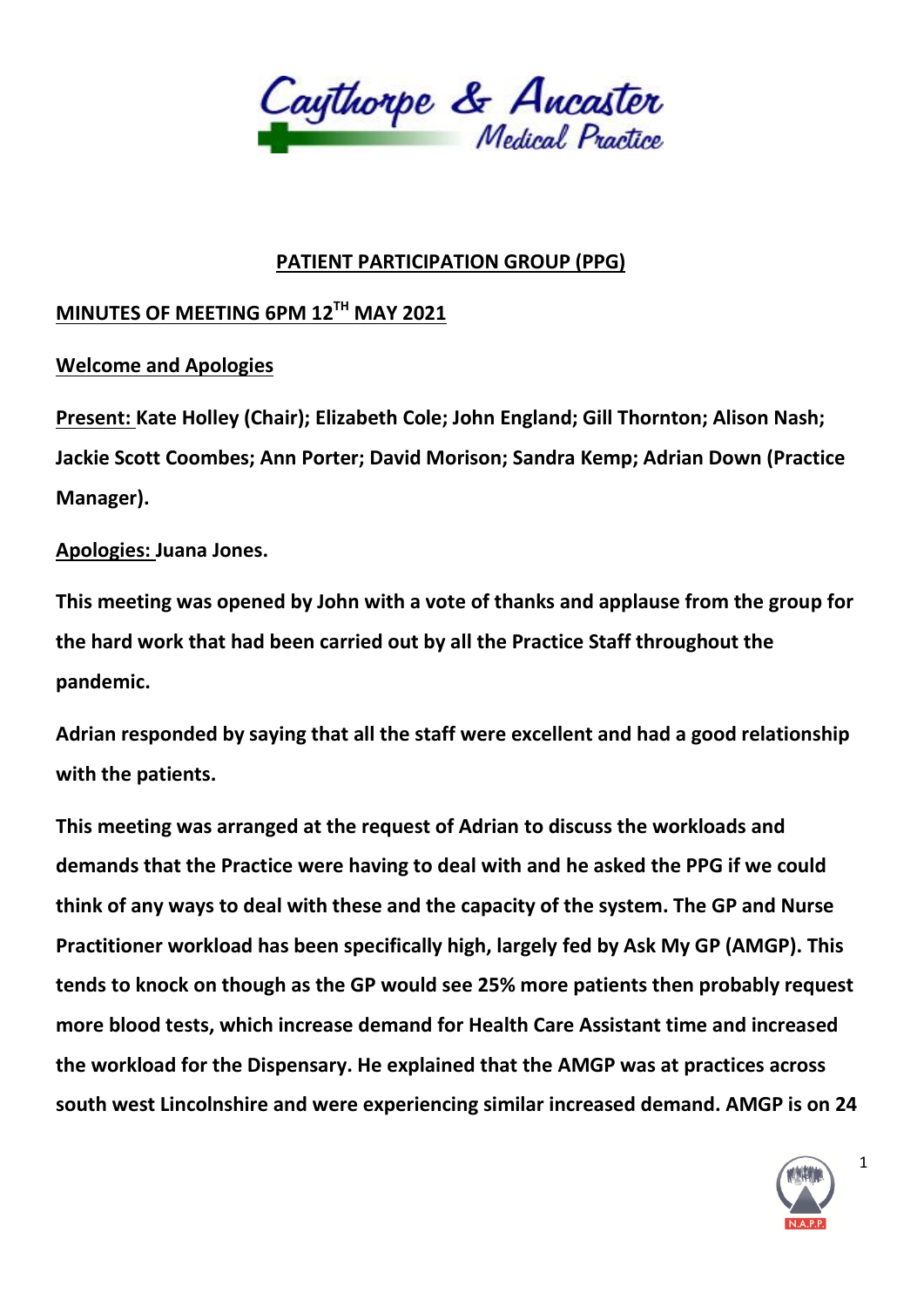**hours a day, including weekends, but has needed to be turned off at times due to the volume of calls and consequent unsustainable demand on GP's. The number of calls has increased and the system has needed to be turned off at 2.30pm sometimes on Mondays due to excess demand.**

**For example there have been 260 calls between Friday night and over the weekend with the staff having to deal with the requests on Monday mornings.**

**It has been recognised that some people are unable to access the AMGP (approximately 25% of patients) and these patients would telephone the Practice. Over the last two months the numbers have increased, with people asking for appointments, and additional staff have been employed to deal with the demand and some days all 10 clinical rooms are in use.**

**Adrian reported that the longterm medical reviews are re starting It is well documented that the Hospital waiting lists have shot up dramatically and quite a lot of the additional work has been with patients who want help with this, which also impacts on the secretarial team. Increased contacts inevitably lead to an increased workload for the reception team, as well the Practice Nurses having to deal with the longterm conditions work.**

**As Adrian said the GP's want to give individual care and patients have commented how helpful the AMGP system has been. There were many suggestions from the group including having more information on the website regarding Hospital telephone numbers in order for patients to follow up their delayed secondary care appointments and sign posting to self help websites to support patients to look after their own health.** 

**Discussion took place about turning off the AMGP at the weekends; putting more information on the website; the use of facebook and giving information for village newsletters and village magazines. It was proposed that a joint letter from the Practice** 



2